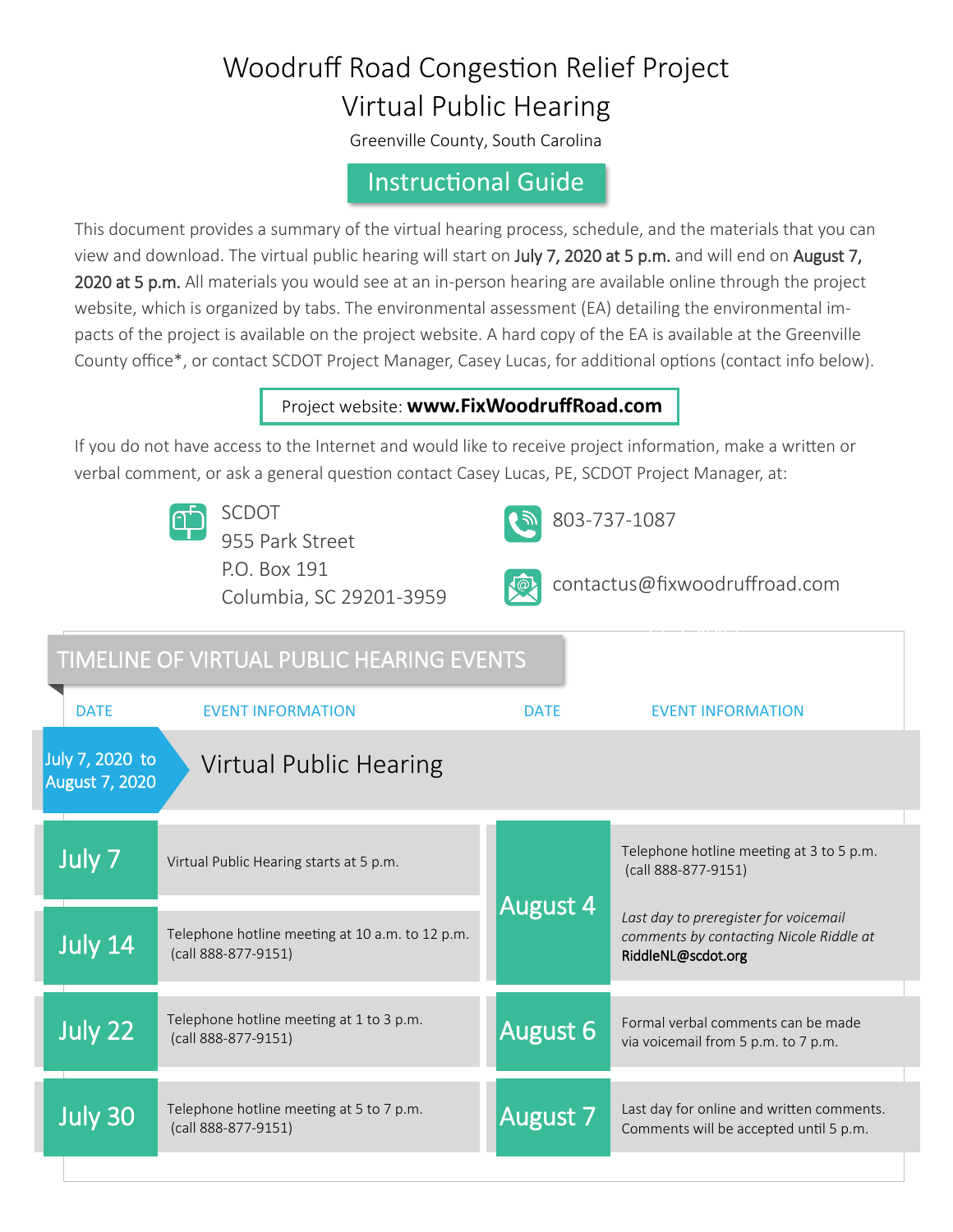The project website has multiple tabs which contain project information. In addition to recorded presentations, the website tabs include project displays, environmental documentation, and additional project information for you to view and download. The EA was made available on June 22, 2020. All additional materials will be available on July 7, 2020 at 5 p.m. and comments on the project will be accepted for 30 days until August 7, 2020 at 5 p.m.

#### DOCUMENTS AND VIDEOS TO VIEW AND DOWNLOAD:

Welcome/ Introduction Tab

#### Welcome/Introduction Video

Prerecorded video that provides an overview of the virtual public hearing and website, ways to provide feedback, and opportunities to talk to members of the project team.

#### Project Overview Handout

Downloadable copy of handout which gives an overview of the project and the virtual public hearing.

#### Environmental Assessment

•Link to the Environmental Assessment (EA) page where you can obtain a downloadable copy of the approved EA and the EA appendices, which provide a detailed analysis and further information regarding the project impacts.

> Preferred Alternative Tab

#### Preferred Alternative and Project Details Video

Prerecorded video that goes through the project details and describes the preferred alternative.

#### Project Display

Downloadable copy of plan view display which shows a detailed version of the proposed project design.

#### Typical Cross Sections Displays

Downloadable copy of typical cross sections which show elements considered in the project design. This includes cross slopes, lane widths, travelways, curbs, sidewalks, and medians.

#### Virtual Public Hearing Presentation

Presentation that would be shown during an in-person hearing; provides an overview of the project, the alternatives screening process, details of the preferred alternative, and anticipated schedule.

# What's Next? Tab

#### NEPA Process/Project Development Video

SCDOT prerecorded video that goes through the NEPA process and SCDOT's project development process.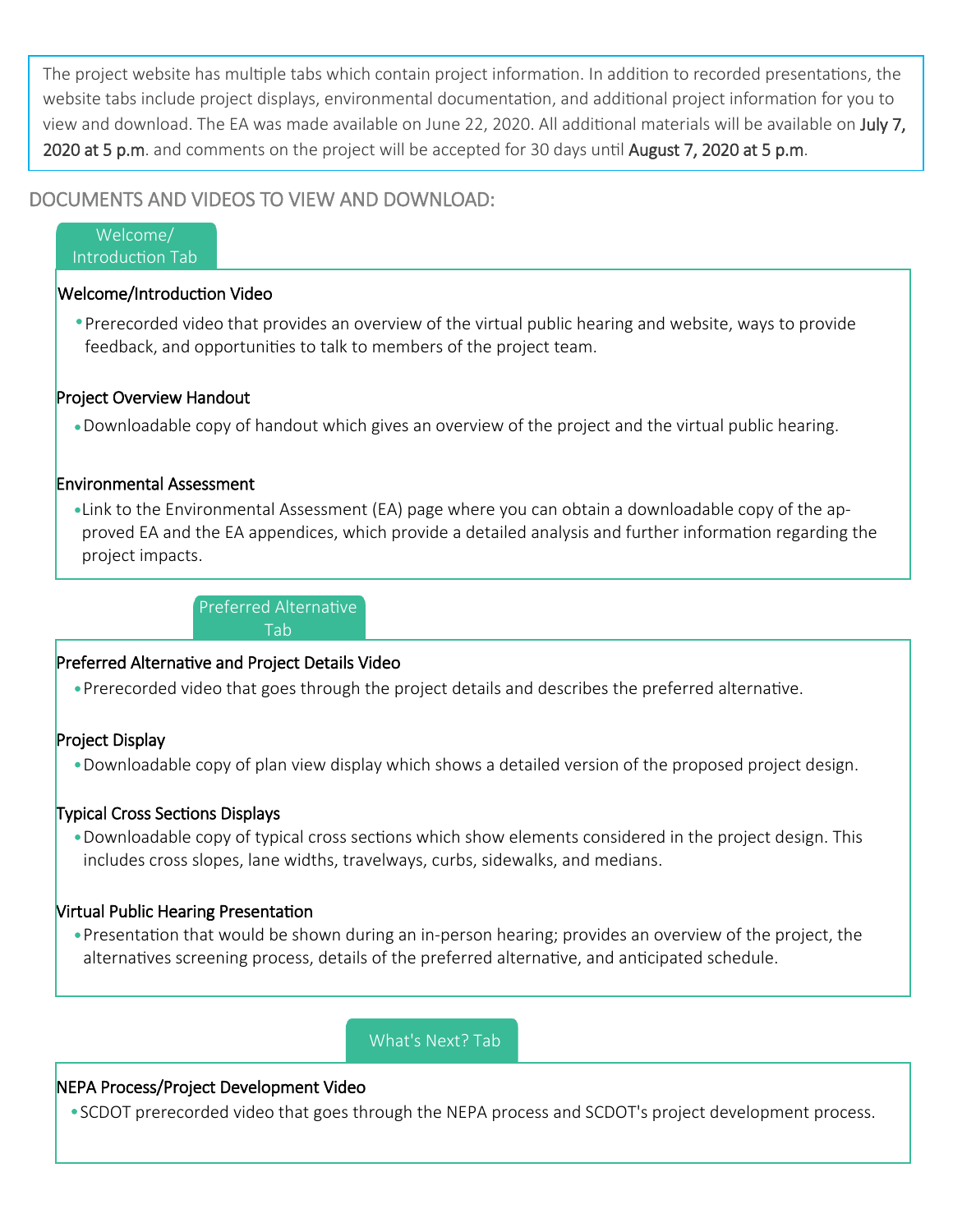#### Right-of-Way Right-of-Way Concerns Tab

#### SCDOT Right-of-Way Process Video

SCDOT prerecorded video that goes through SCDOT's right-of-way acquisition process and the rights of property owners that may be affected by that process during a SCDOT project.

#### Relocation Impact Study

Link to view the Relocation Impact Study from the EA (this can also be found in the EA appendices). The purpose of this report is to describe the potential impacts to individuals living in the project study area (PSA) and to the community and identify potential relocations associated with the project.

Questions Tab

Comments Tab

#### Frequently Asked Questions

Listed here are the frequently asked questions (FAQs) and answers. The FAQs will be updated periodically.

#### How to Provide Comments Video

Prerecorded video that provides an overview on how to provide input and obtain answers about the project, including instructions on how to provide formal written and verbal comments.‡

#### Mail-in Comment Card

Downloadable copy of comment card to print and mail to SCDOT.

#### **Survey**

Link to complete a survey about the preferred alternative.

‡*Transcripts of all verbal comments that were left on voice message will be available on this page after August 6, 2020. Consent will be required to post transcripts.*

If you do not have access to the Internet and would like to receive any of the above listed documents, project information, or have any questions contact Casey Lucas, PE, SCDOT Project Manager, at:



803-737-1087

contactus@fixwoodruffroad.com



\*A hard copy of the EA is available at the Greenville County office: 301 University Ridge, Suite 3800, Greenville, SC 29601 864-467-7143